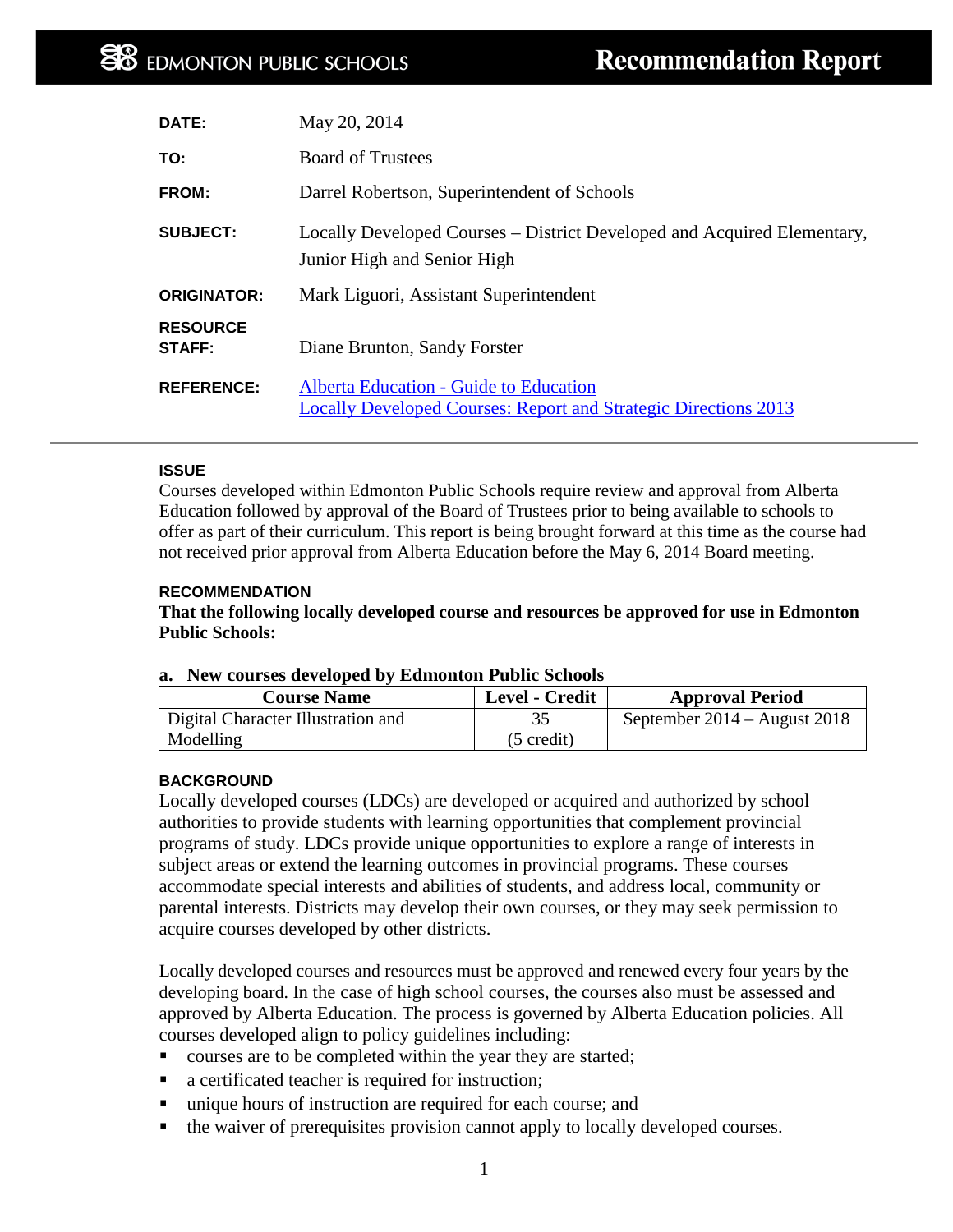Locally developed courses are created to meet specific identified schools' needs. The costs of developing a course varies greatly with differing topics, external requirements, number of courses in sequence, established frameworks, and complexity of stakeholders. Courses are written and prepared through collaboration with classroom teachers and school administrations.

### **RELATED FACTS**

Courses acquired from other school jurisdictions commence after March  $31<sup>st</sup>$  to permit the authoring district to complete the approval process with Alberta Education prior to the acquiring process.

### **CONSIDERATIONS & ANALYSIS**

Locally developed courses are submitted for approval for a maximum of four years. Courses acquired from other jurisdictions are subject to an approval period based on the original cycle for the authoring jurisdiction.

Elementary and junior high locally developed courses are approved by the Board of Trustees for use in the District.

### **NEXT STEPS**

Upon approval of this recommendation, the Administration will complete the process to validate this course and have it accessible to students in 2014-2015. Valid course codes will be available in PowerSchool by June 30, 2014, and course outline documents will be posted in [Staffroom](http://staffroom.epsb.ca/datafiles/Downloads_and_Resources/Publications/Projects_and_Research/RDK_2013_2014/Current%20district%20LDCs%20sem%20II%202014.pdf) by August 15, 2014.

**ATTACHMENTS I** Locally Developed Course Outline – Digital Character Illustration & Modelling 35-5

DB:db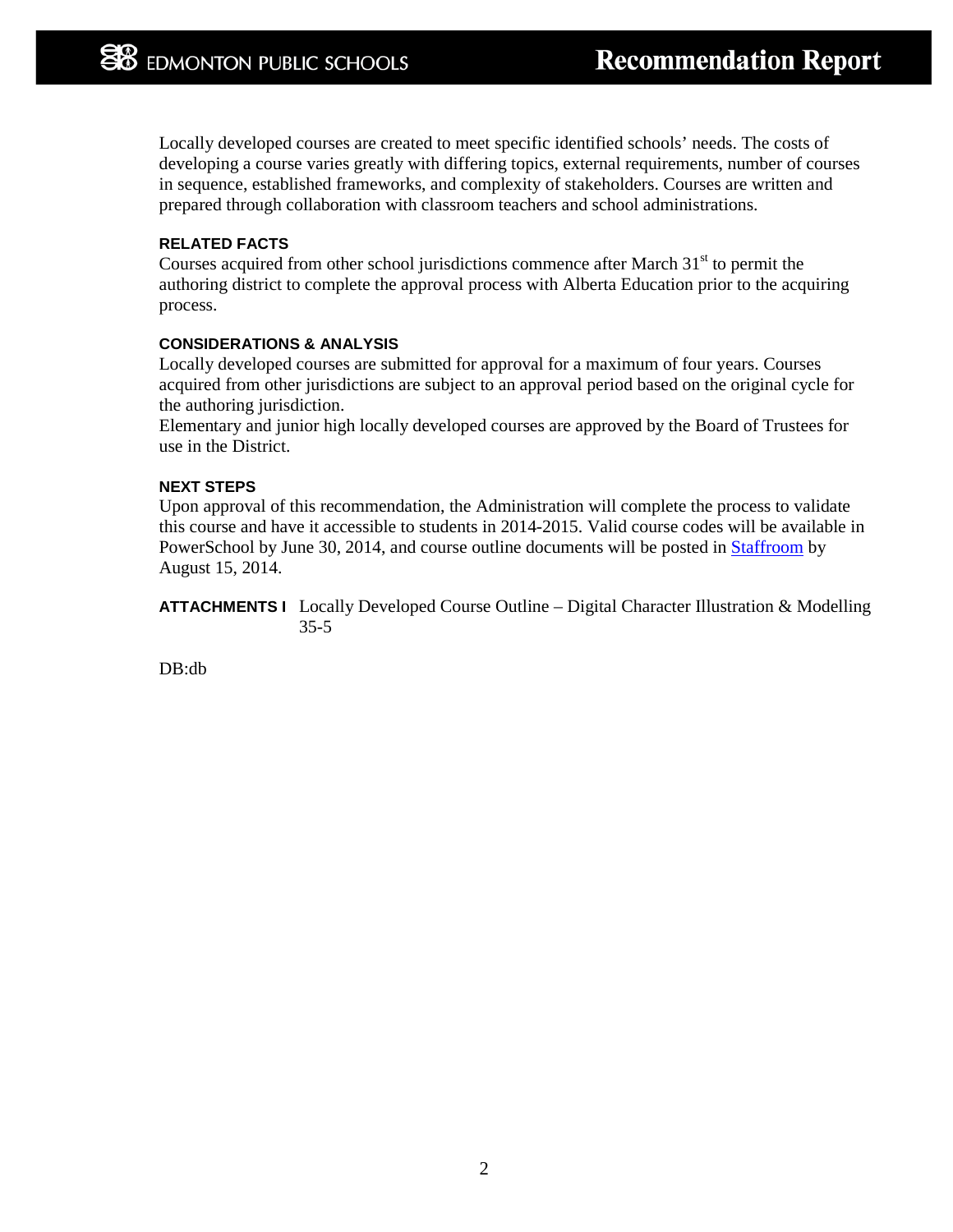LOCALLY DEVELOPED COURSE OUTLINE

# Digital Character Illustration & Modelling 35-5

Submitted By: Edmonton School District No. 7

> Submitted On: Feb. 28, 2014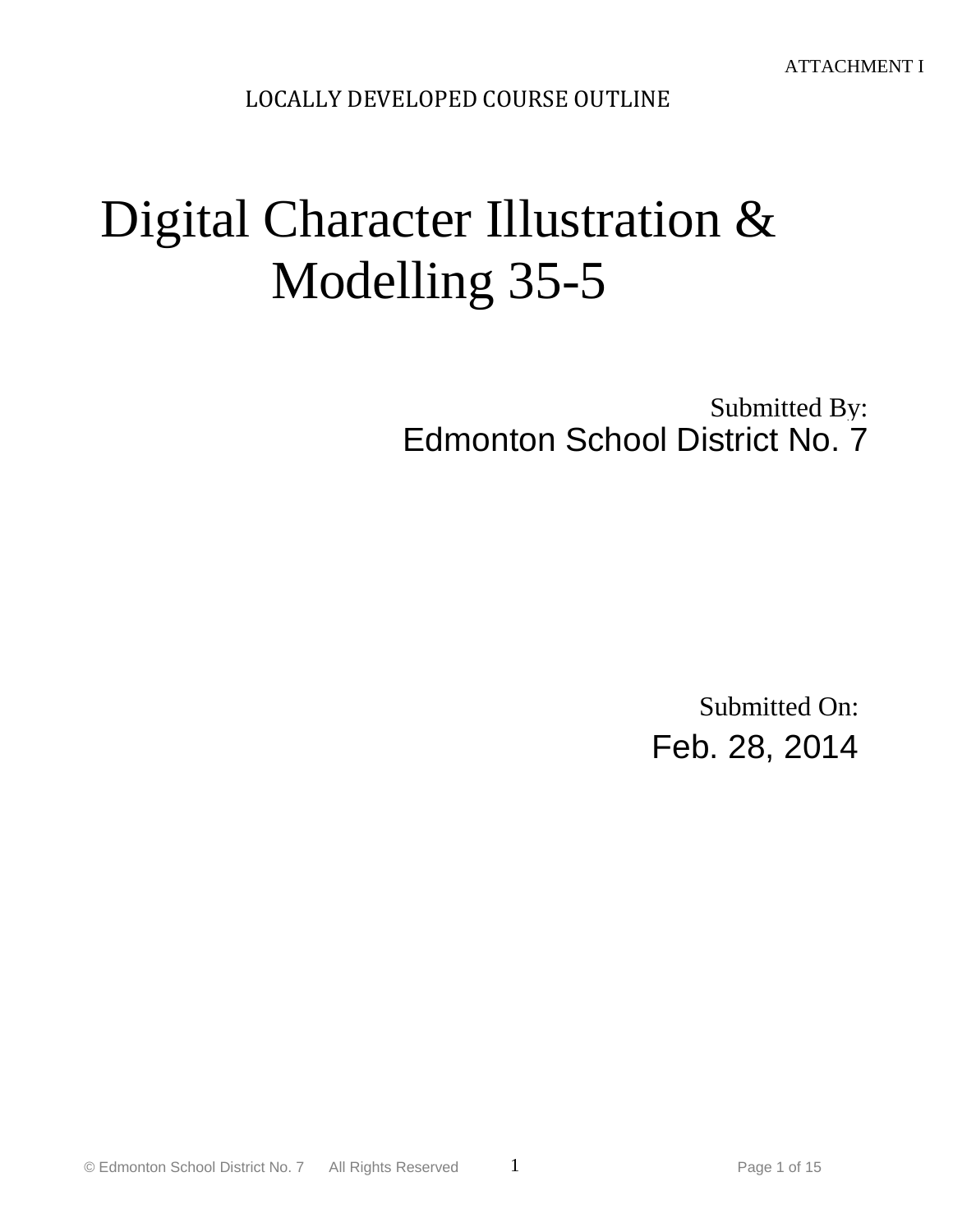# **Board Motion**

Motion Conclusion

Motion Date

Motion Number

**Motions** 

# **Course Basic Information**

| <b>Course Name</b>          | Digital Character Illustration & Modelling 35                                                                                                                                                                                                                                                                                                                                                                                          |
|-----------------------------|----------------------------------------------------------------------------------------------------------------------------------------------------------------------------------------------------------------------------------------------------------------------------------------------------------------------------------------------------------------------------------------------------------------------------------------|
| <b>Credit Number</b>        | 5                                                                                                                                                                                                                                                                                                                                                                                                                                      |
| <b>Hours of Instruction</b> | 125.00 hrs                                                                                                                                                                                                                                                                                                                                                                                                                             |
| <b>Implementation Dates</b> | $9/1/2014 - 8/31/2018$                                                                                                                                                                                                                                                                                                                                                                                                                 |
| <b>Proposal Type</b>        | <b>New</b>                                                                                                                                                                                                                                                                                                                                                                                                                             |
| <b>Development Type</b>     | Developed                                                                                                                                                                                                                                                                                                                                                                                                                              |
| <b>Designed Grade Level</b> | Grade 10<br>Grade 11                                                                                                                                                                                                                                                                                                                                                                                                                   |
|                             | Grade 12                                                                                                                                                                                                                                                                                                                                                                                                                               |
| <b>Course Description</b>   | The components of Digital Character Illustration &<br>Modelling focus the student on mastering artistic<br>skills associated with Digital Character Illustration<br>and Digital Modelling. This requires the<br>development of a repertoire of drawing, illustration<br>and digital modelling techniques as well as a<br>strong knowledge of anatomy, the figure and<br>communication through body language and facial<br>expressions. |
| <b>Course Prerequisite</b>  | 10 level Art (ex. Art 10, Graphic Art 15)                                                                                                                                                                                                                                                                                                                                                                                              |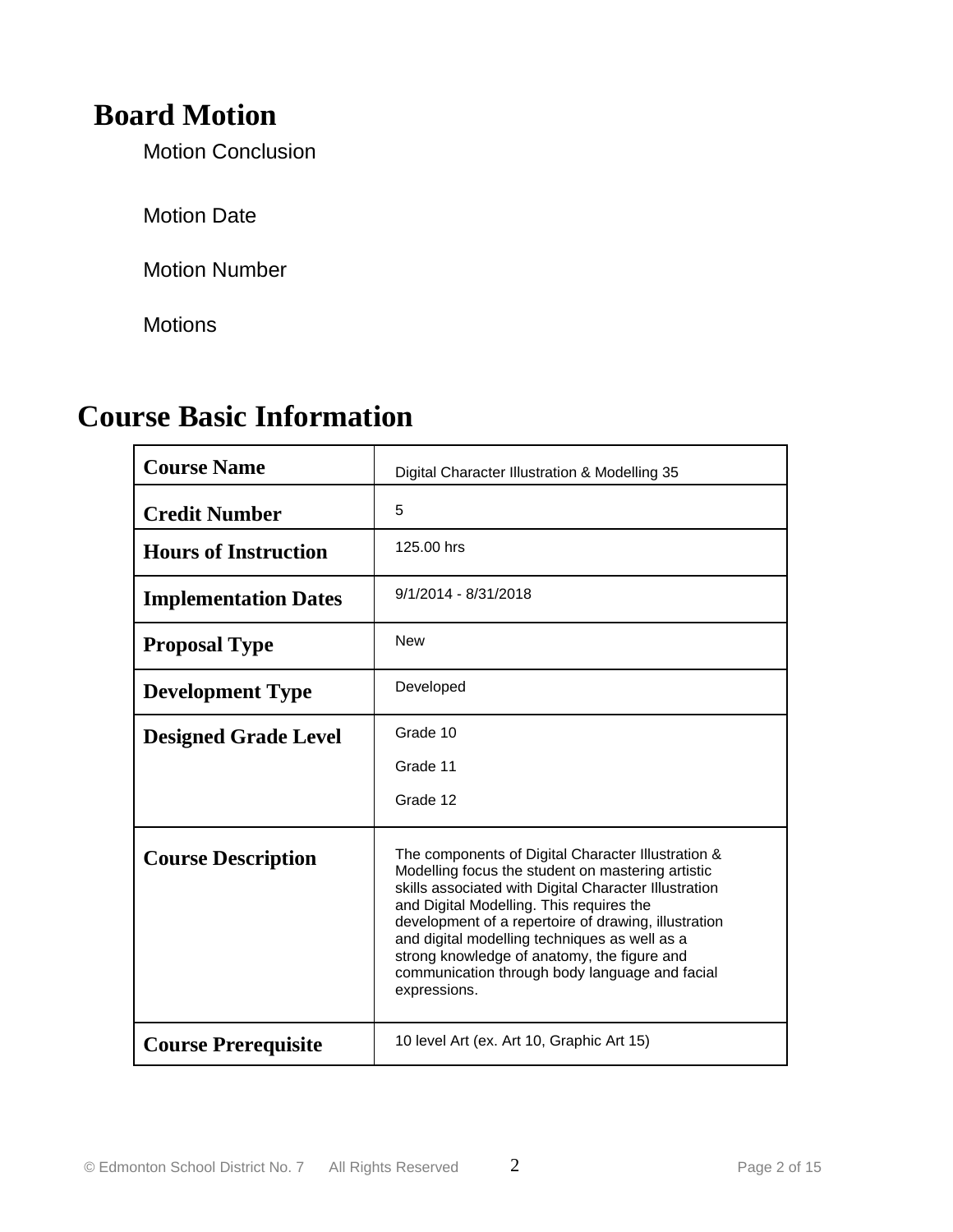## **Philosophy**

Digital Character Illustration & Modelling provides the 21st century learner the opportunity to build on knowledge learned in the traditional Art studio and further develop his/her artistic and communication skills using modern technology and techniques used in Illustration and 3D digital modelling today. These skills can be seen extensively in fields such as film, animation, game design, comic book art and graphic novels, etc.

The purpose is to provide needed accessibility and relevance, and expand on available art programs offered at the high school level, allowing students to specialize in their area of interest. Students develop valuable transferable skills as they learn to think critically, creatively, problem solve and communicate effectively.

### **Rationale**

Digital Character Illustration & Modelling allows students to specialize and develop skills required for further study in the field. It is intended to expose students to tools and processes used in the industry, to think critically about the industry's impact on society and the ethics involved in character design; and introduce them to possible career choices in the Visual Arts, such as illustration, film, animation and game design, etc. Throughout the course, students will create and tailor a quality portfolio required for entry into post secondary programs.

Digital Character Illustration & Modelling is a program for the serious art student, one who has visual talent that he/she wishes to further develop, in a manner that cannot be accommodated through CTS or any existing program. Digital Character Illustration and Modelling is a rigorous and complete program for students deeply interested in the application of artistic skills.

## **Learner Outcomes**

Digital Character Illustration & Modelling allows students to specialize and develop skills required for further study in the field. Students turn hand drawn characters into digital illustrations and 3D Models while learning techniques that can be applied to any of the industry-standard illustration programs. The course focuses on teaching character design rather than the fundamentals of drawing through visual design theory and anatomy of the figure, the history of illustration, processes in conceptual problem solving and critique, including analysis of ethical aspects of the industry. It provides a great foundation for students who are interested in creating their own comic books, graphic novels, digital artworks or animations. Students build confidence by developing original sketches into digital form, and create and tailor a quality portfolio required for entry into post secondary programs.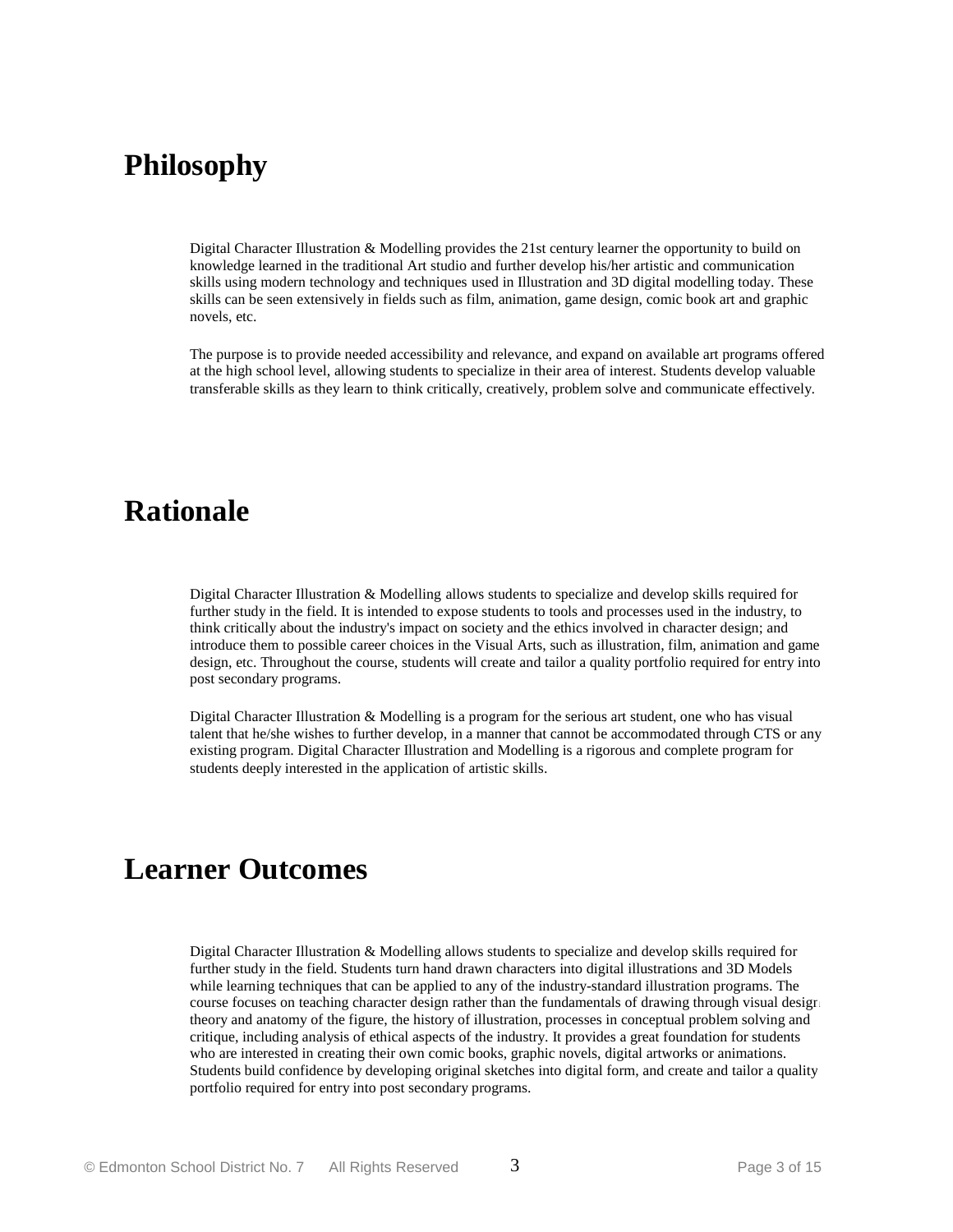# **General Outcomes**

**1 Visual Design Theory: The student will explore elements of visual expression in various cultures and explore and utilize the organization of visual elements to convey meaning**

**2 Drawing and Modelling: Students will use drawing and modelling techniques to translate ideas to visual imagery**

**3 History & Culture: Students will understand the use of form and function in character illustration and modelling from various cultural and historical perspectives**

**4 Conceptual Problem Solving: Students will explore, understand and employ various processes to generate ideas and imagery and solve visual problems to communicate their ideas in character design development**

**5 Critique: Students will learn to critically analyze visual solutions from multiple perspectives (cultural, historical, student, ethical)**

**6 Career & Life Skills: Students will select, assemble and defend a personal portfolio as preparation for a future in animation, cartooning, etc.**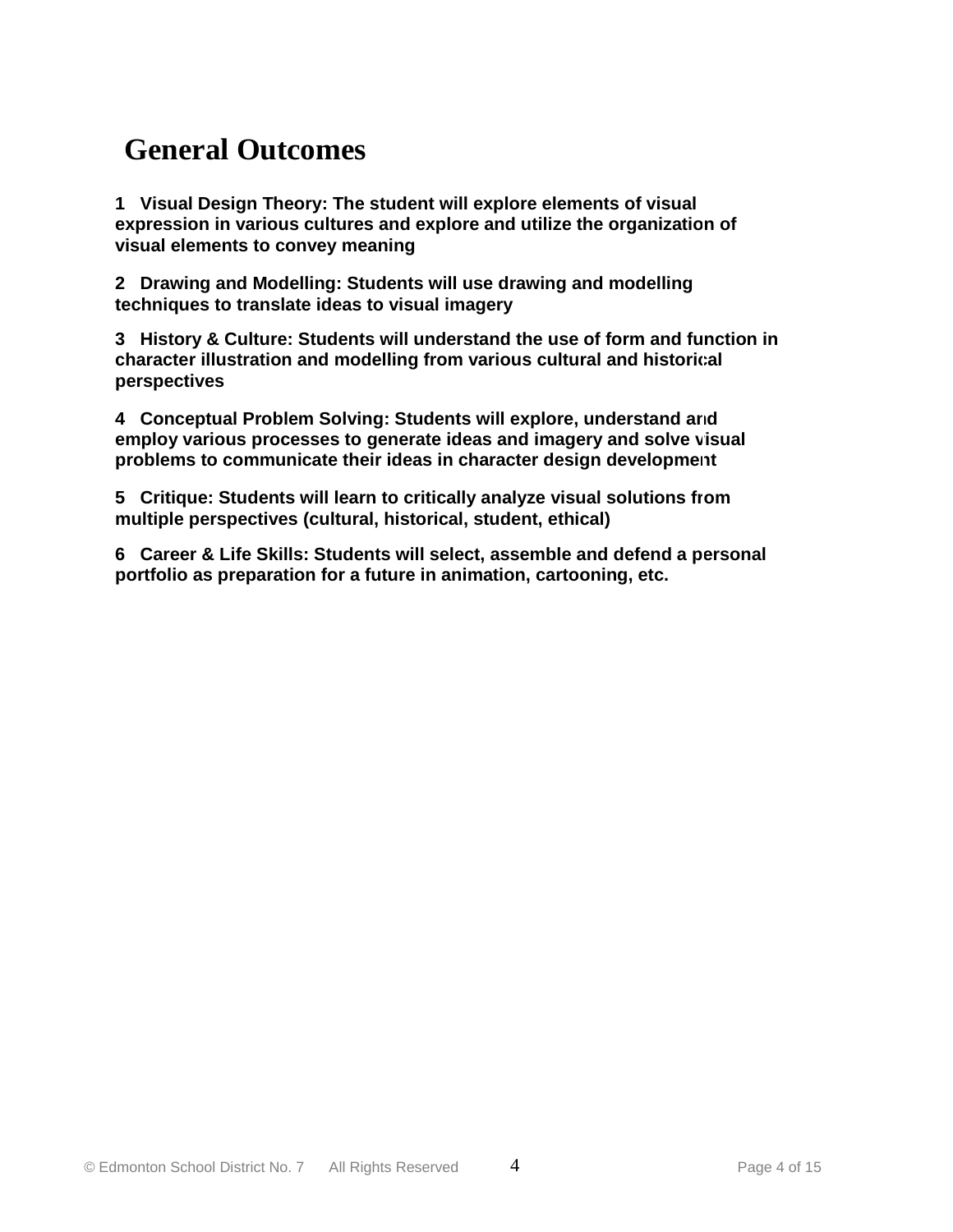### **Specific Learner Outcomes**

| 1 Visual Design Theory: The student will explore elements<br>of visual expression in various cultures and explore and<br>utilize the organization of visual elements to convey<br>meaning         | $35 - 5$ |
|---------------------------------------------------------------------------------------------------------------------------------------------------------------------------------------------------|----------|
| 1.1 Use effects and style to enhance character persona<br>(character of line, graphic elements, etc.)                                                                                             | X        |
| 1.2 Experiment with one or more elements (e.g. colour,<br>line, shape) and/or principles (e.g. rhythm, balance) to achieve<br>desired results (joints, musculature, proportions, etc.)            | X        |
| 1.3 Explore how the manipulation of elements can influence<br>meaning and our understanding of the self and society (i.e. how<br>elements are used to influence people, portrayal of women, etc.) | X        |

| Drawing and Modelling: Students will use drawing and<br>modelling techniques to translate ideas to visual imagery                                                                                                                                | $35 - 5$     |
|--------------------------------------------------------------------------------------------------------------------------------------------------------------------------------------------------------------------------------------------------|--------------|
| 2.1 Complete one or more illustrations that demonstrate an<br>understanding of all the components that go into character<br>development (i.e. body proportions, facial expression, clothing,<br>textures, styles, lighting, colour, environment) | $\mathbf{X}$ |
| 2.2 Complete one or more illustrations that demonstrate an<br>understanding of basic anatomy (joints, musculature,<br>proportions, etc.)                                                                                                         | X            |
| 2.3 Learn techniques to create the illusion of depth<br>(shading, light, shadow, atmospheric perspective, etc.)                                                                                                                                  | X            |
| 2.4 Use body and facial expressions in character designs to<br>communicate effectively                                                                                                                                                           | X            |
| 2.5 Use tools and processes associated with 2D character<br>illustration (traditional-drawing, etc. and digital-Adobe<br>Photoshop, Illustrator, Blender, etc.) to communicate                                                                   | X            |
| 2.6 Use shading, light, shadow, atmospheric perspective in<br>compositions to communicate effectively                                                                                                                                            | $\mathbf{x}$ |

Г

┑

┯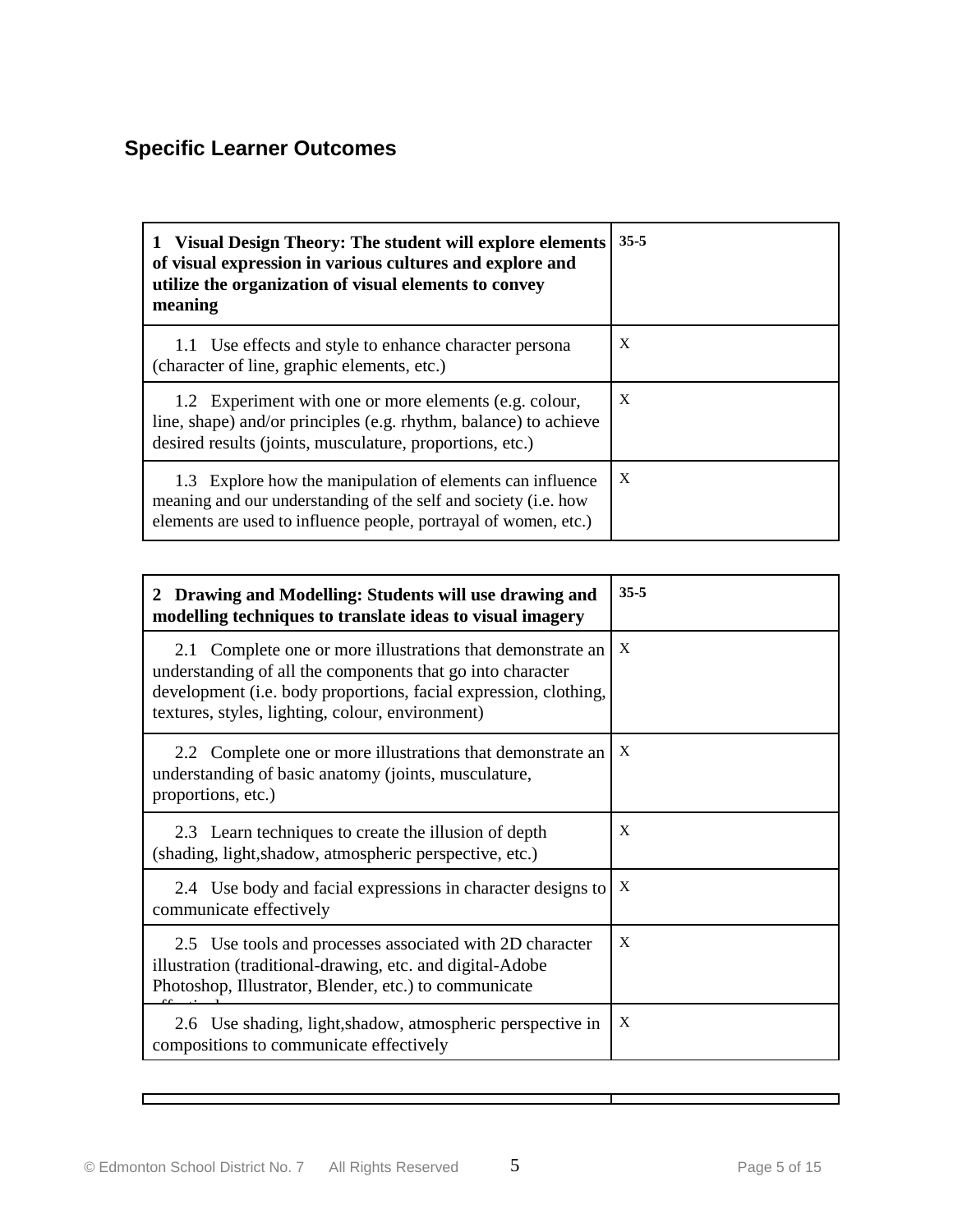| 3 History & Culture: Students will understand the use of<br>form and function in character illustration and modelling<br>from various cultural and historical perspectives                                                                                                            | $35 - 5$ |
|---------------------------------------------------------------------------------------------------------------------------------------------------------------------------------------------------------------------------------------------------------------------------------------|----------|
| 3.1 Explore trends, techniques and styles from various<br>cultural and historical perspectives                                                                                                                                                                                        | X        |
| 3.2 Explore the impact of form and function used in<br>character illustration on society in various cultures and<br>throughout time (i.e. highly sexualized characters, inaccurate<br>representations of cultural groups, anatomically modified<br>characters, promotes stereotyping) | X        |

| 4 Conceptual Problem Solving: Students will explore,<br>understand and employ various processes to generate ideas<br>and imagery and solve visual problems to communicate<br>their ideas in character design development | $35 - 5$ |
|--------------------------------------------------------------------------------------------------------------------------------------------------------------------------------------------------------------------------|----------|
| 4.1 Identify and solve complex problems in character<br>development (i.e. elements of design, communicating meaning<br>through form, etc.)                                                                               | X        |
| 4.2 Solve teacher and student directed problems in digital<br>character illustration and modelling                                                                                                                       | X        |
| 4.3 Plan and produce solutions to 2D and 3D design briefs<br>using visual design theory, drawing, cultural and historical<br>references as needed                                                                        | X        |
| 4.4 Select and use appropriate tools, techniques and<br>materials as outlined in design briefs                                                                                                                           | X        |
| 4.5 Students will employ various processes to generate<br>ideas and imagery in solving visual problems                                                                                                                   | X        |
| 4.6 Apply the design process to solve character design<br>problems (i.e. body proportions, facial expression, clothing,<br>textures, styles, lighting, colour, environment)                                              | X        |

| 5 Critique: Students will learn to critically analyze visual<br>solutions from multiple perspectives (cultural, historical,<br>student, ethical) | $35 - 5$ |
|--------------------------------------------------------------------------------------------------------------------------------------------------|----------|
| 5.1 Participate in interim critiques; e.g. self, peer,                                                                                           | X        |
| 5.2 Discuss intentions and decision making related to the<br>application of the elements and principles of design                                | X        |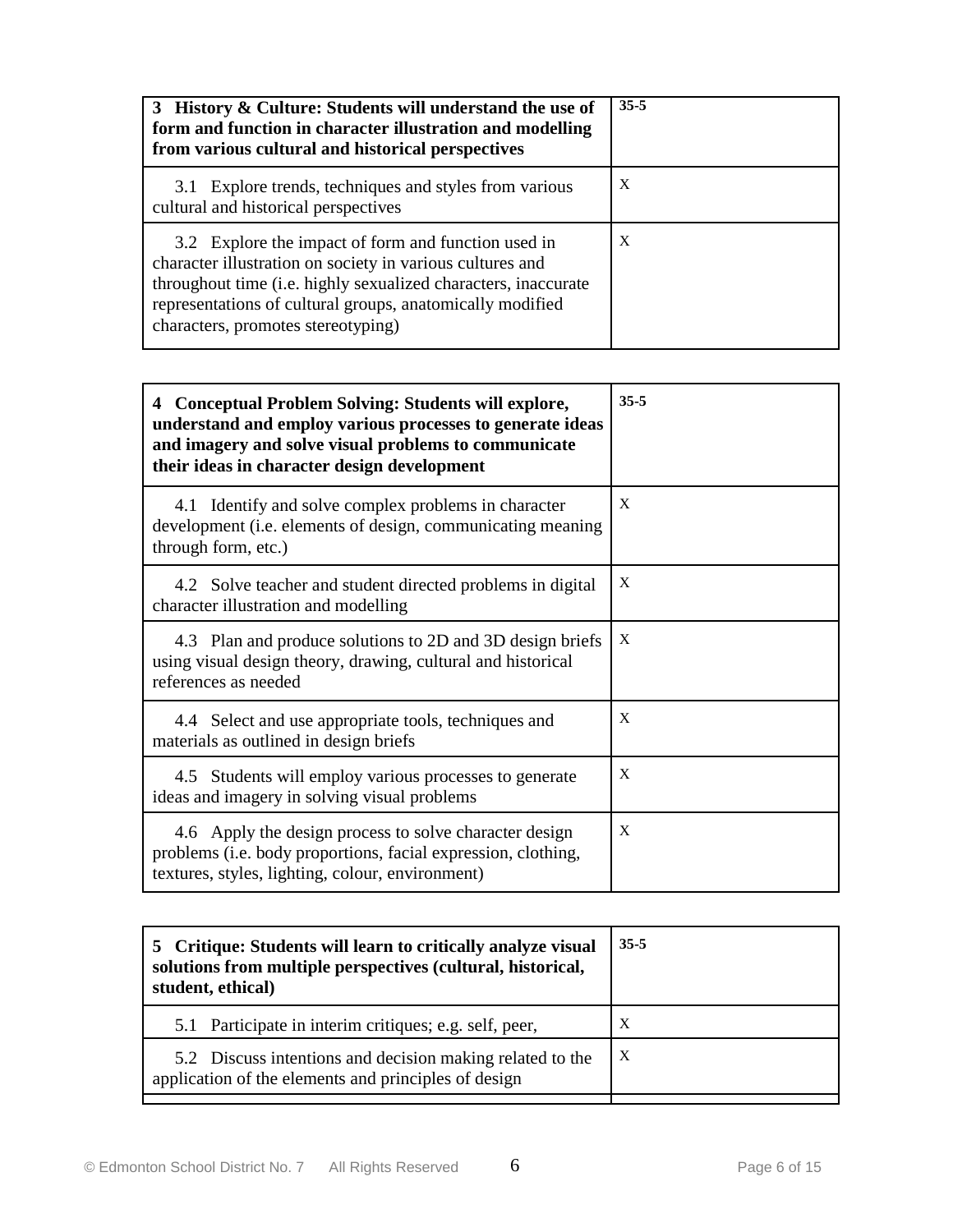| 5.3 Students will critically analyze 2D character<br>illustration and modelling from a variety of cultural     | X |
|----------------------------------------------------------------------------------------------------------------|---|
| 5.4 Students will critically analyze their own work and that   X<br>of their peers.                            |   |
| 5.5 Students will facilitate and participate in group<br>discussion of their own work and that of their peers. | X |

| 6 Career & Life Skills: Students will select, assemble and<br>defend a personal portfolio as preparation for a future in<br>animation, cartooning, etc. | $35 - 5$     |
|---------------------------------------------------------------------------------------------------------------------------------------------------------|--------------|
| 6.1 Produce and present a portfolio ready drawing, image<br>or rendering                                                                                | X            |
| 6.2 Maintain a design folder, sketchbook or journal as part<br>of a portfolio of ongoing drawing activities                                             | X            |
| 6.3 Present 2D illustrations and 3D digital models for<br>assessment                                                                                    | X            |
| 6.4 Assemble a portfolio which demonstrates a broad range X<br>of interests, skills and solutions.                                                      |              |
| 6.5 Artist Statement: Students will write a personal<br>reflection about how the artwork reveals the student's interests<br>and intentions.             | $\mathbf{x}$ |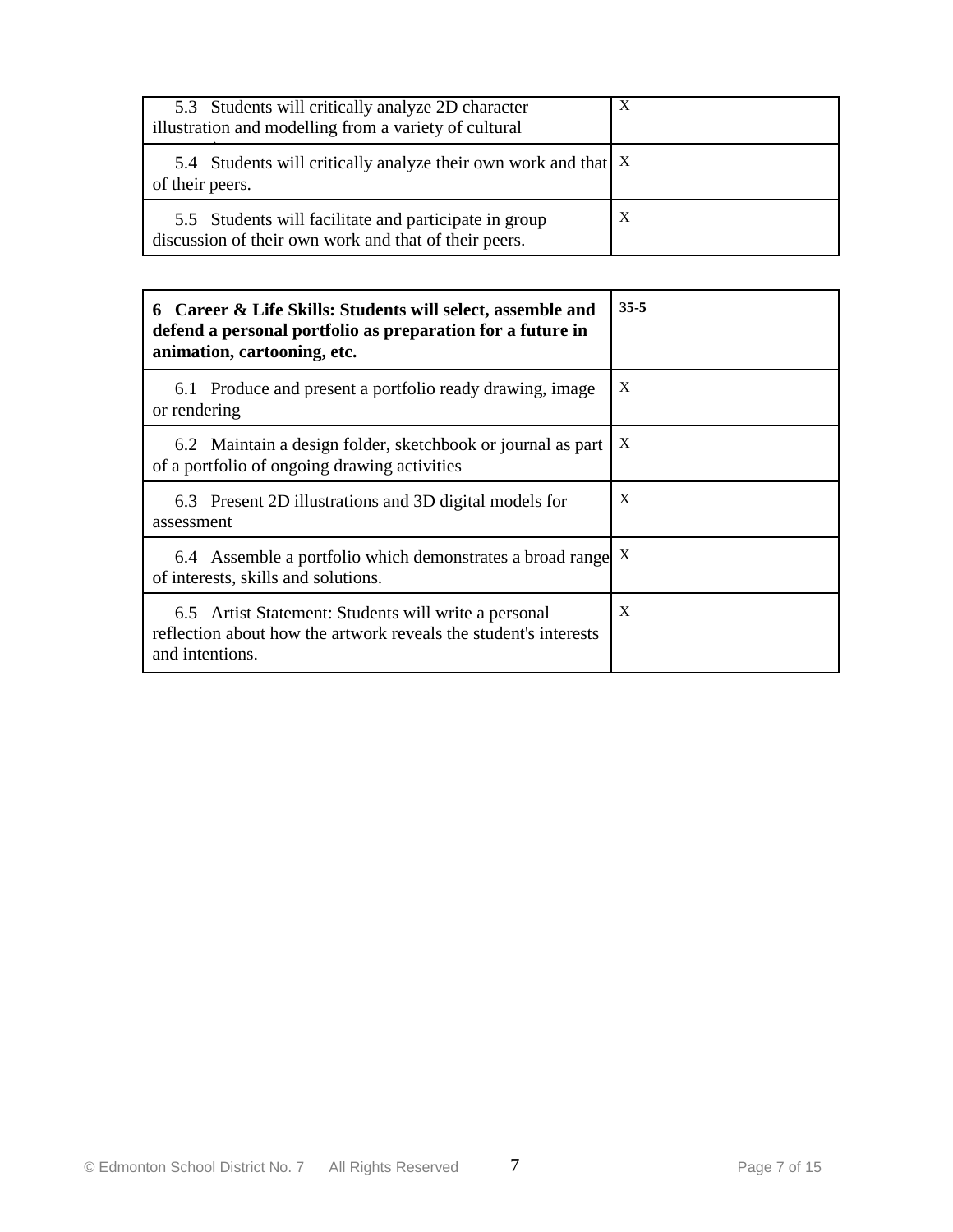# **Facilities or Equipment**

### **Facility**

- **·** Safe and adequate space for drawing
- **·** Computer Lab
- **·** Display Space
- **·** Areas for viewing and discussing artwork
- **·** Storage space for general materials and student work
- **·** Colour Printer

The curriculum has left the means for achieving the goals open to accommodate each teacher's 2D Character Illustration and 3D Digital Modelling knowledge and strengths, therefore the tools and facilities should also reflect those strengths.

### **Equipment**

- **·** Digital Illustration & 3D modelling software will vary (Photoshop, Illustrator, Blender, etc.)
- **·** Digital Drawing tablets (optional)
- **·** Flat surfaces to sketch
- **·** Traditional Drawing tools & media (pen, pencil, paper, etc.)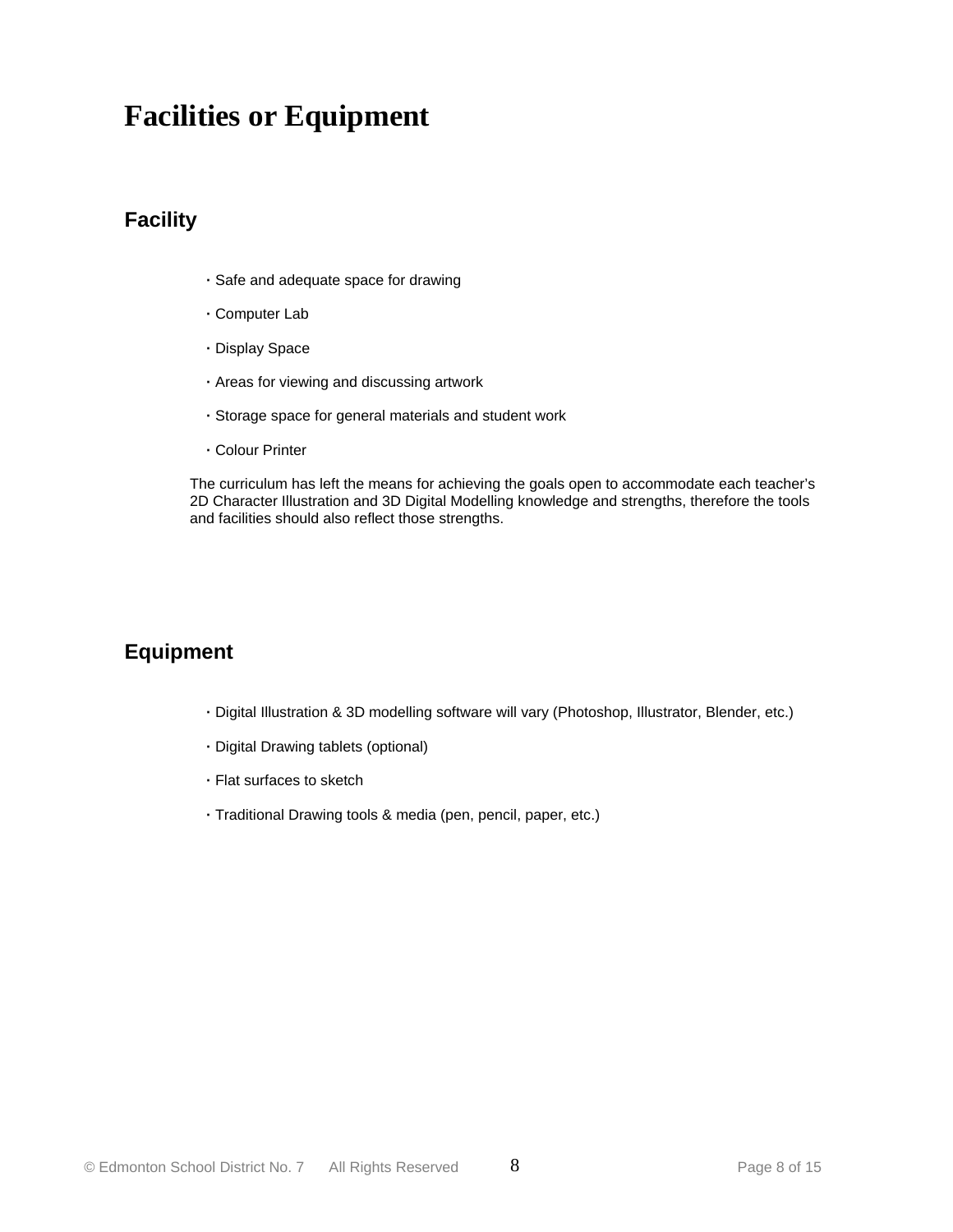# **Learning Resources**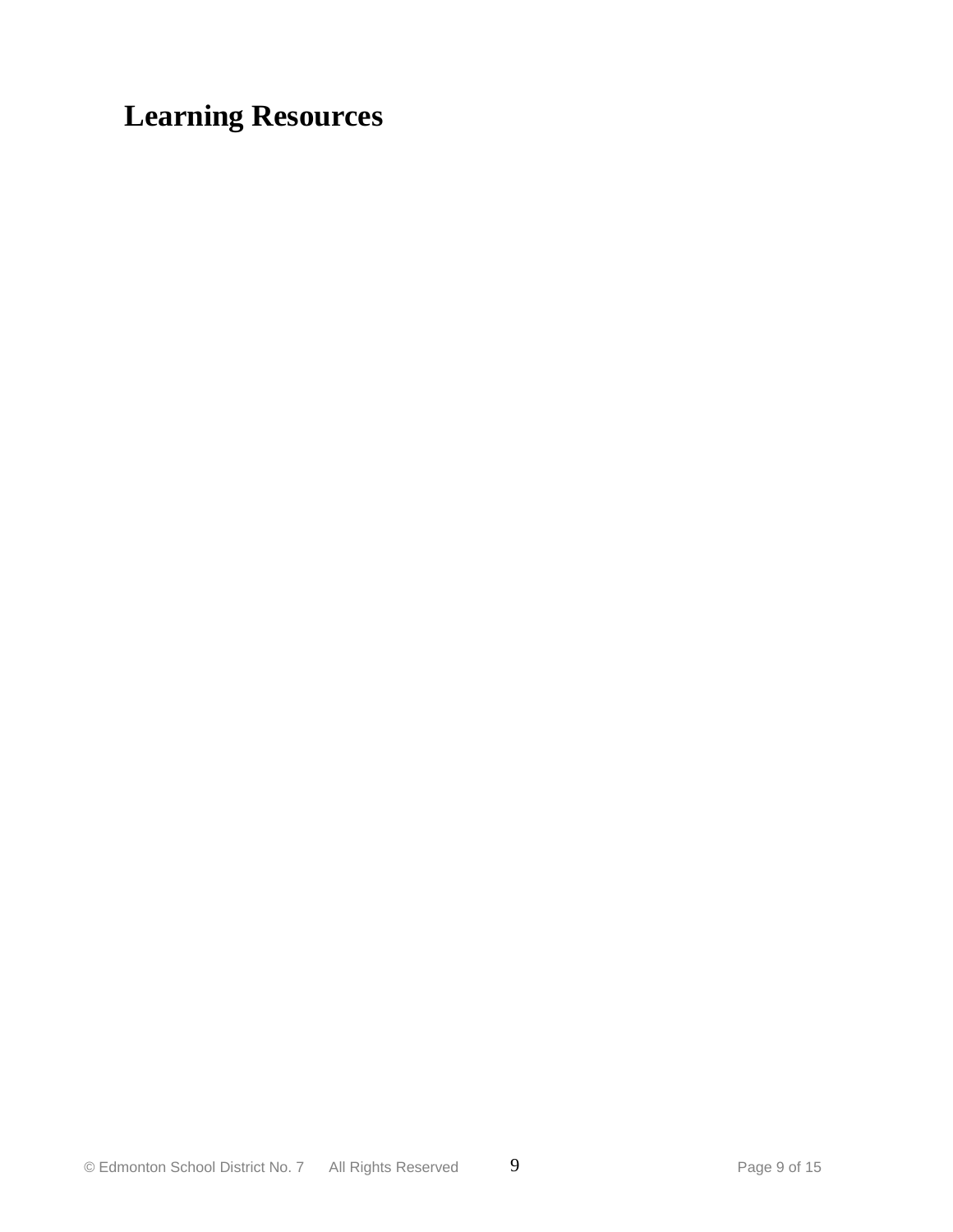*Software options:*

There are many software programs that could be used. Here are some examples.

- **·** Adobe Photoshop (2D Character Illustration)
- **·** Adobe Illustrator (2D Character Illustration)
- **·** Blender (3D Modelling)
- **·** Rhino (3D Modelling)
- **·** Maya (3D Modelling)

#### *Tutorials*

- **·** Lynda.com
- **·** Digital Arts Magazine
- **·** http://design.tutsplus.com/tutorials/character-design-boomrock-saints--psd-13441

 **·** Feng Zhu http://www.fengzhudesign.com/ (You Tube tutorial series on rendering sketches in Photoshop) *Books*

 **·** ALEXANDER, ROB. Drawing and Painting Fantasy Landscapes and Cityscapes. Barron's Educational Series. 2006

 **·** BANCROFT, TOM. Creating Characters with Personality: For Film, TV, Animation, Video Games & Graphic Novels. Ten Speed Press, 2006

 **·** BANCROFT, TOM. Character Mentor: Learn by Example to Use Expressions, Poses, and Staging to Bring Your Characters to Life. Focal Press, 2012

- **·** CHELSEA, DAVID. Perspective for Comic Book Artists, New York: Watson-Guptill, 1980
- **·** DANNER, ALEXANDER. Character Design for Graphic Novels. Focal Press., 2007

**·** SIMMONS, SEYMOUR and MARC S.A. WINER. Drawing: The Creative Process, New Jersey. Prentice-Hall, 1977

 **·** ORDONEZ-ARIAS, GONZALO. D'Artiste Character Design: Digital Artists Master Class. Ballistic Publishing. 2011

 **·** RICKITT, RICHARD, Designing Movie Creatures and Characters: Behind the Scenes with the Movie Masters, Focal Press, 2006.SOLARSKI, CHRIS. Drawing Basics and Video Game Art: Classic to Cutting-Edge Art Techniques for Winning Video Game Design, Ten Speed Press, 2012

 **·** STONEHAM, BILL. How to Create Fantasy Art for Video Games: A Complete Guide to Creating Concepts, Characters, and Worlds. Barron's Educational Series. 2010

**·** TILLMAN, BRYAN. Creative Character Design. Focal Press. 2011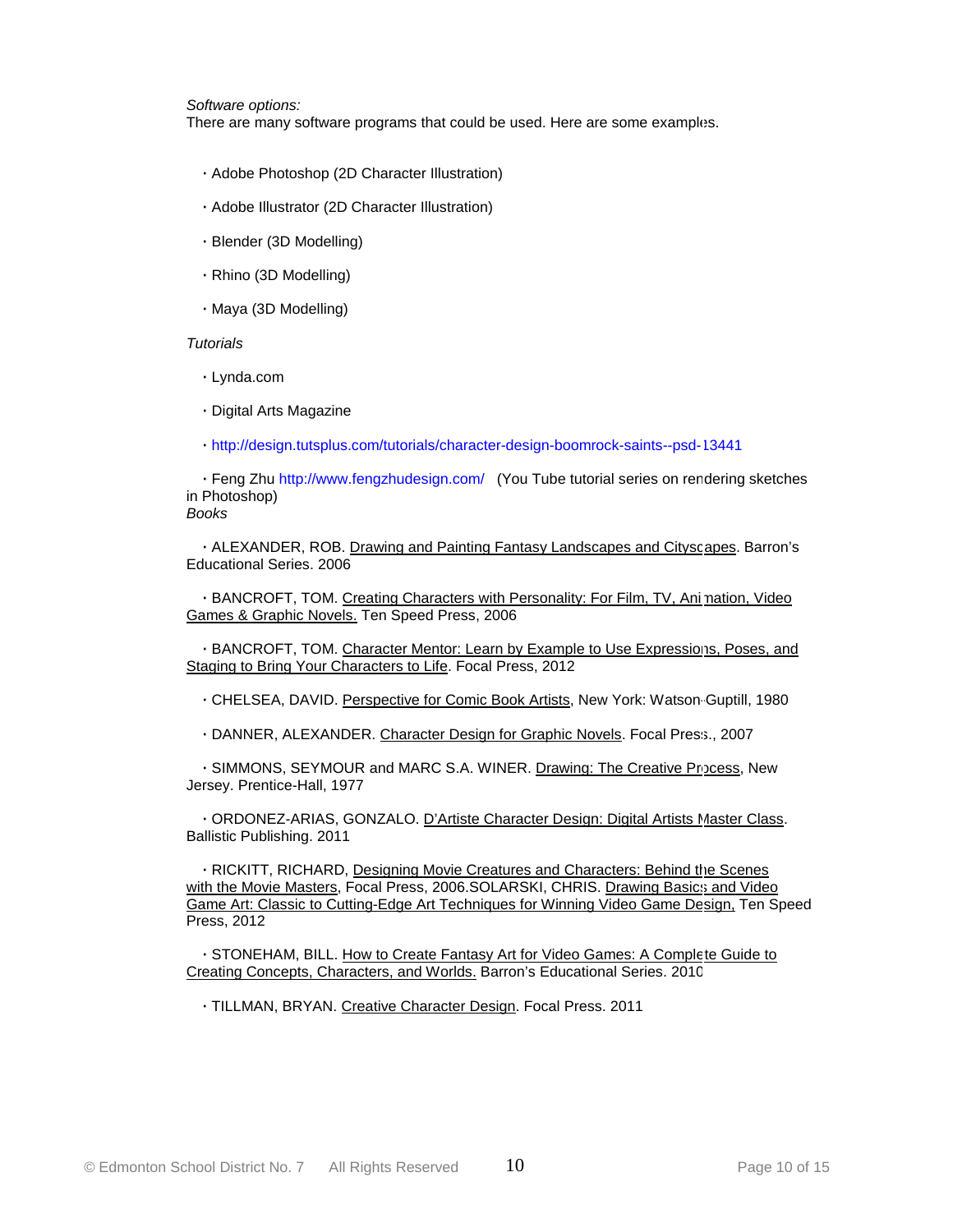# **Others**

### **Identification of Controversial or Sensitive Course**

Sensitive or Controversial issues may arise in student expression through art. Teachers will deal with these on a case by case basis, exactly as they would in any other arts course. For all courses - In keeping with HI.AR - Teaching and Learning Resources, resources should be chosen and/or updated to promote critical thinking and should include ageappropriate materials that reflect inclusive environments which acknowledge and promote understanding, respect and the recognition of the diversity of students and families within the school and greater community. (From Edmonton Public Schools Administrative Regulation IF.AR - Safe, Caring and Respectful Learning Environments)

### **Identification of Safety Components**

Teachers are to follow safety guidelines given for Provincial Art Courses and CTS computer labs.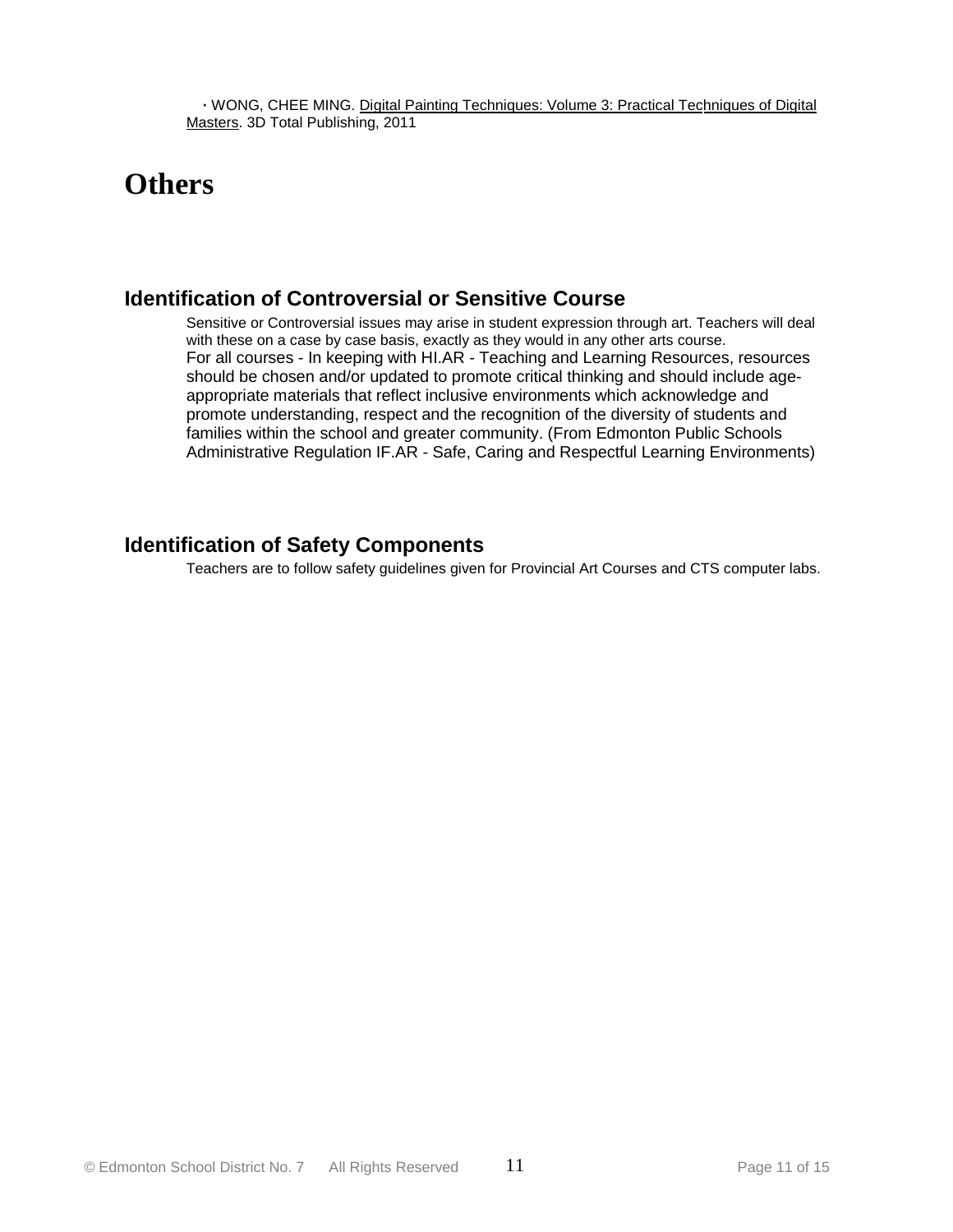### **Significant Overlap with Provincial Curriculum**

 Digital Character Illustration and Modelling should not be confused with CTS. CTS courses are designed to acquaint the student with a specific skill, but never causes the student to utilize that skill in an artistic expression applied to solve a problem. Digital Character Illustration and Modelling develops these skills within an artistic framework. Practice, growth and depth are all in excess of the rather superficial treatment CTS provides. While technologies of various kinds may be employed, it is not a course in technology, but rather an artistic application of the same.

 CTS deals with a skill or competency unique to a given module or course. Upon completion the student may choose to move to a new module which may or may not contain outcomes that utilize and apply those learned in the former. Digital Character Illustration and Digital Modelling achieves a continuity from outcome to outcome that is not possible to achieve in CTS.

 Digital Character Illustration and Modelling should not be confused with CTS courses in Animation. Students taking CTS courses in animation do not need to have any drawing ability. Students learn about how to animate objects that may or may not be drawn or modelled entirely by the student and may or may not include the use of characters. Animation involves creating short movies where objects move on a screen. This may include characters, text and abstract forms. The purpose of the animation course is not to teach the student how to draw, model or illustrate, but how to animate what they are capable of drawing or modelling. Digital Character Illustration and Modelling builds a fantastic foundation for students wishing to pursue animation courses and create impressive animated movies using their own characters. It is important to discern the difference between the two in that Animation is a course where students learn to animate (make move) their creations, whereas Digital Character Illustration and Modelling is a course where students learn how to illustrate and model convincing looking characters.

 Digital Character Illustration and Modelling should not be confused with Applied Graphic Arts. Applied Graphic Arts deals with the study of visual design theory, typography, and the history of graphic design where the artist learns to communicate through the arrangement of graphics, imagery and typography combined. Digital Character Illustration & Modelling deals specifically with the design and creation of characters, which requires a deep understanding of anatomy, figure drawing, modelling techniques and critical thinking about how choices made in character design can affect society in the form of stereotyping, highly sexualizing female characters and misrepresentation of cultural groups for example. Rather than creating posters, book covers or advertisements where the goal is to communicate a certain message for an intended audience, Character Illustration and Modelling focuses on designing and creating characters, whether human or other worldly for various story lines and genres. Digital Character Illustration and Modelling is for the serious student, one who has visual talent that he/she wishes to further develop, in a manner that cannot be accommodated through CTS or any existing program.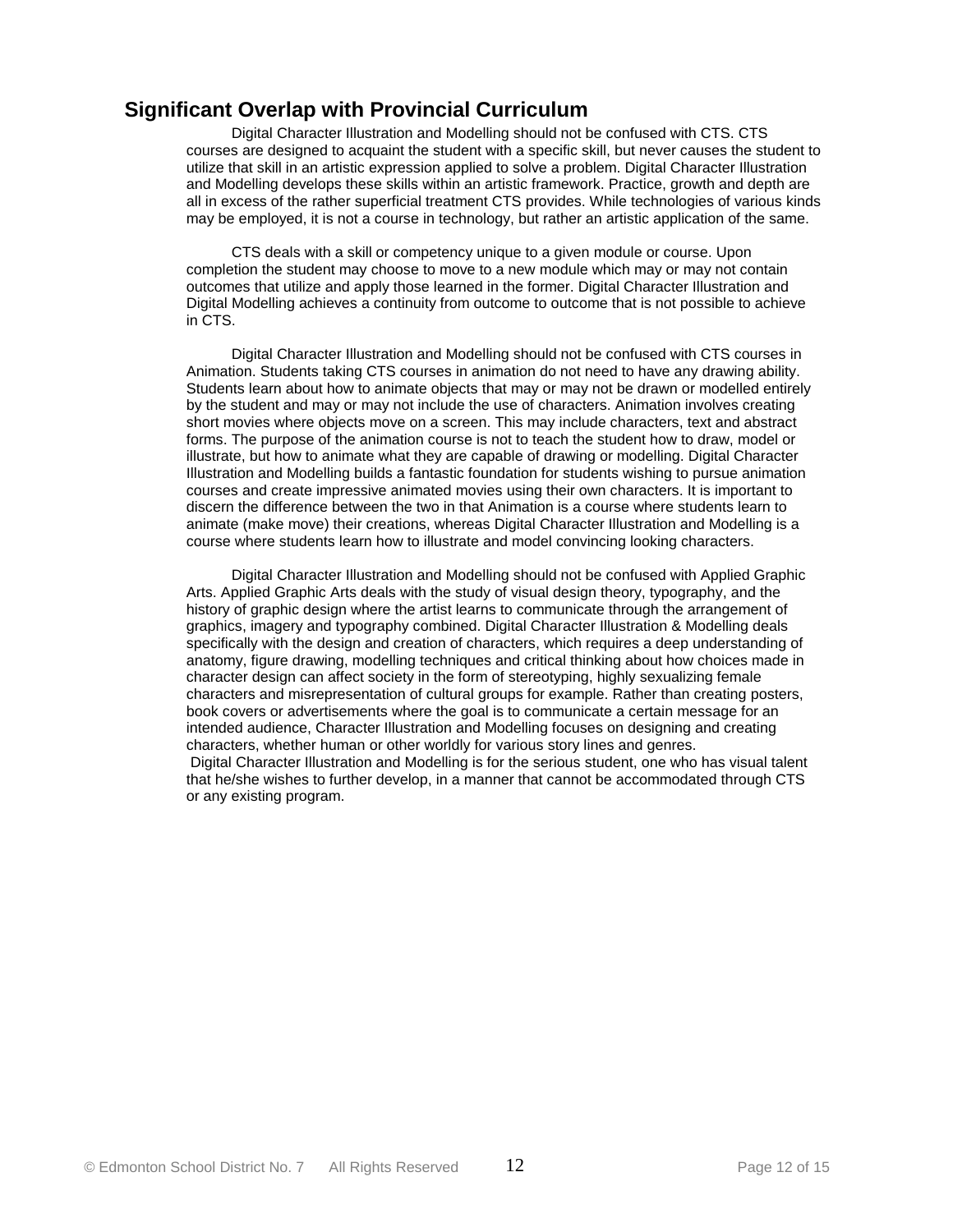### **Assessment**

#### **Criteria for Assessment** (adapted from: the Art Teacher's Handbook)

 1. Applied Knowledge Does the student demonstrate understanding and is able to articulate the objectives of the assignment

 1. Skills Describing and executing the visual concept Appropriateness, control and suitability of materials Problem Solving Strategies Sense of Planning necessary for effective creative performance

 1. Expressive and Creative Abilities Elements of Communication Personal Involvement and/or feeling Originality (newness for the person doing it) Inventiveness and Enterprise **Assessment Strategies should:**

- **·** Support what goes on in the classroom rather than interfere
- **·** Be multi-layered
- **·** Be continuous
- **·** Be contextual & authentic
- **·** Represent an appropriate balance of formal and informal strategies
- **·** Focus on both products and processes
- **·** Be equal for all
- **·** Be objective and defensible
- **·** Promote student growth
- **·** Include process and product
- **·** Represent a balance of informal and formal strategies, i.e. 70% Studio Work and 30% Articulation  **Studio Work**
- **·** Idea/Development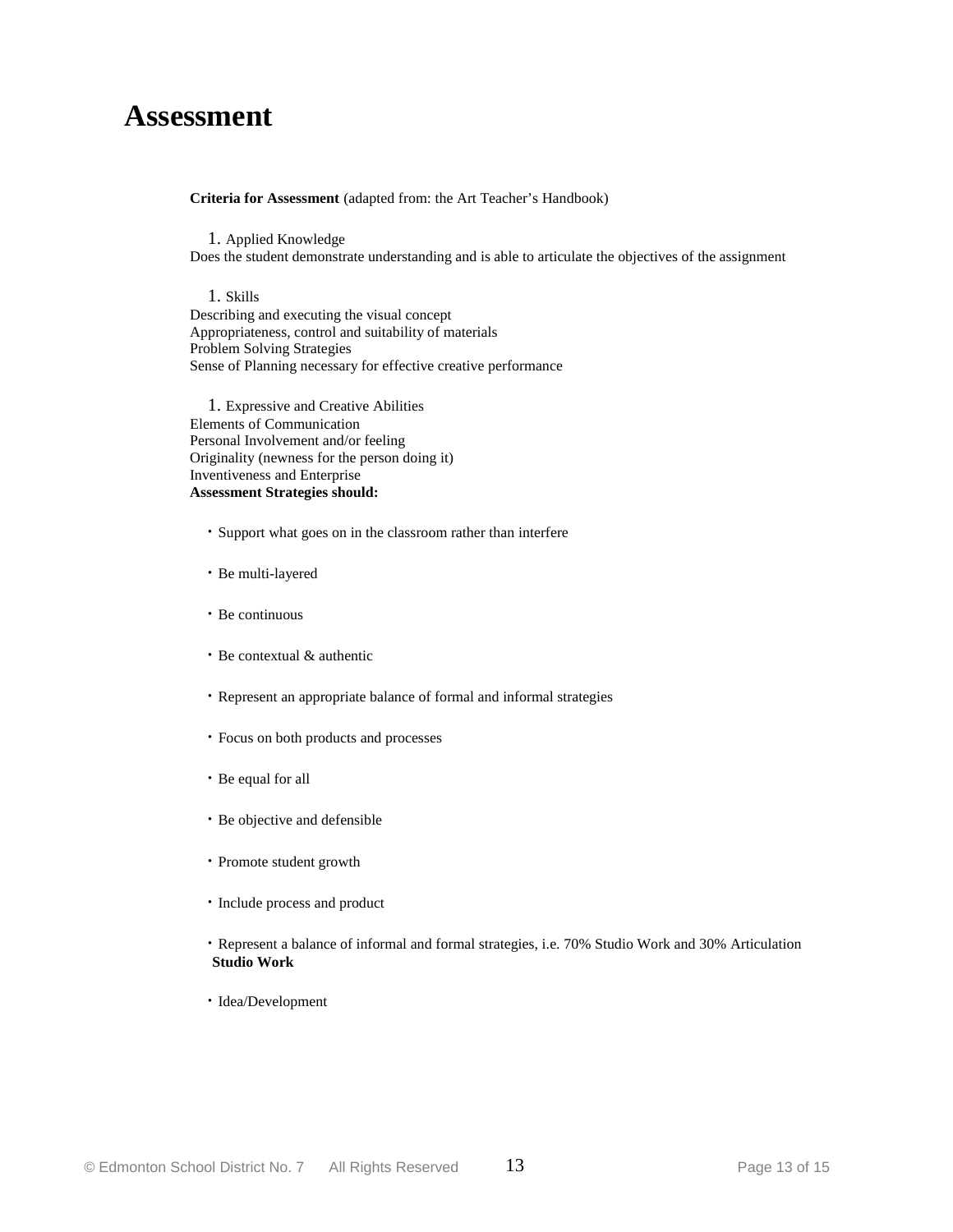- **·** Composition
- **·** Skill/Technique

### **Articulation**

- **·** Reflection
- **·** Vocabulary
- **·** Research & history
- **·** Criticism

### **Course Evaluation and Monitoring**

The school's department head and curriculum coordinator will ensure that the course objectives are being met. The teachers within the department will use self-evaluation to ensure that they are meeting the guidelines under which the course was created. This course, as well as other courses, is subject to monitoring from Central Services according to current board policy.

# **Appendix I**

# **Appendix II**